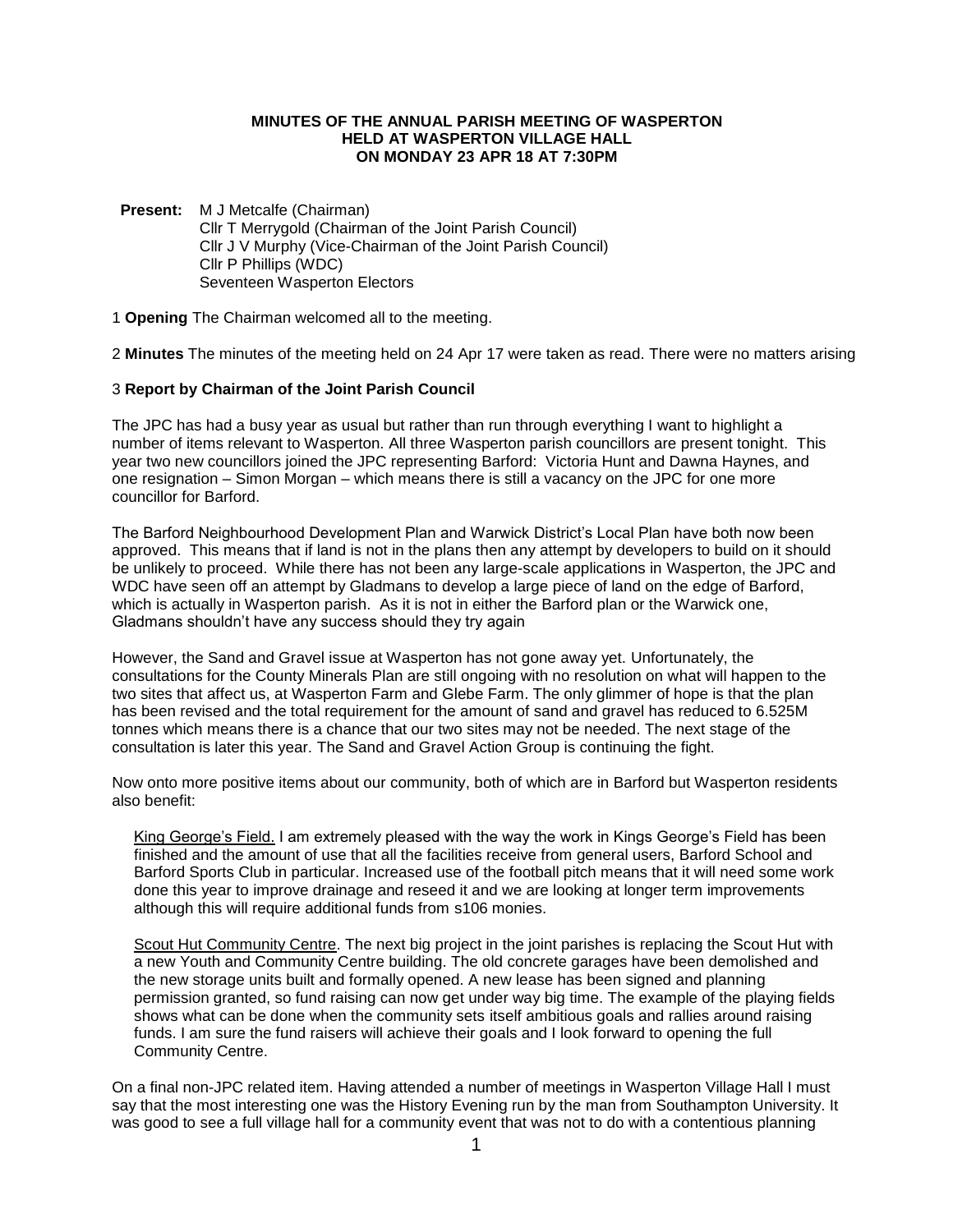issue.

# 4 **Report by Warwick District Council**

Over the last year I have been a member of the Executive and held the portfolio for Housing; In the last financial year, the District Council has achieved the following:

- Continued the substantial upgrade of the leisure centres at both St Nicholas Park and Newbold Comyn; St Nicholas Park has now been opened and it has been extremely well received with significantly increased membership; Newbold Comyn will be fully re-opened to the public over the summer;
- Reduced the rents for all of its Council House tenants for the third year in a row;
- Spent £2.5 million on reinforcing the safety of our 9 high rise blocks in the District following the Grenfell Tower disaster
- Through the planning system it has achieved over 37% of all housing development to be affordable housing
- Despite substantial reduction in central government funding, offset by a modest rise in Council Tax, there have been no reductions in services;
- Following the approval of the Local Plan for the next 15 years, all development is now controlled within a specified plan;
- As a result of this controlled development the landscape of the approach to the south of our towns of Warwick and Leamington Spa is changing as highway upgrades are started, to accommodate the planned new housing;
- The design process has started for a sizeable Country Park which will be created to both act as a buffer between the south of Warwick housing development and the rural settlement of Bishops Tachbrook;
- We will be providing a new football stadium for Leamington FC in the south of the town.
- A start has been made in planning for a creative quarter in the south of Leamington Spa, which will regenerate the south of the town;
- Plans for the development of St Mary's land in Warwick to include cycle ways and improved open space have been approved;
- Protected all the open lands owned by the District so as to prevent unauthorized Gypsy & Traveller encampments;
- Proposed a positive solution to regenerate the Leper Hospital and bring it back into use.
- As your District Councillors we have provided advice and support to the Sand & Gravel opposition group;
- Here in Barford I have, together with the JPC, continued to keep the latest housing development off Bremridge Close under constant review with the Planning Department to ensure that all planning conditions are met. Incidentally this development also provides suitable funds to help extend Barford School as well as contributing to the maintenance of Barford's Open Spaces and Playing Fields.
- As a result of continuing good financial management, the District has been able to continue to invest in building the capacity of the voluntary and community sectors with nearly £1million of expenditure over the next three years, unlike other local councils who have ceased to make a similar commitment for a number of years.
- Similarly, the Council continues to have a sizeable fund for rural initiative grants to aid worthwhile rural community schemes, none of which would be possible if good financial management had not been the cornerstone of the District's management. The adjoining Barford Community Shop and the King George Playing Fields are good prior examples of the contributions this grant facility has provided in the past.
- As the District's Procurement Champion, I have asked Procurement to investigate how future tender enquiries should include conditions as to how the elimination of plastics will be phased out over a period of any intended contract.

I would like to rectify fake news and misinformation on two important topics: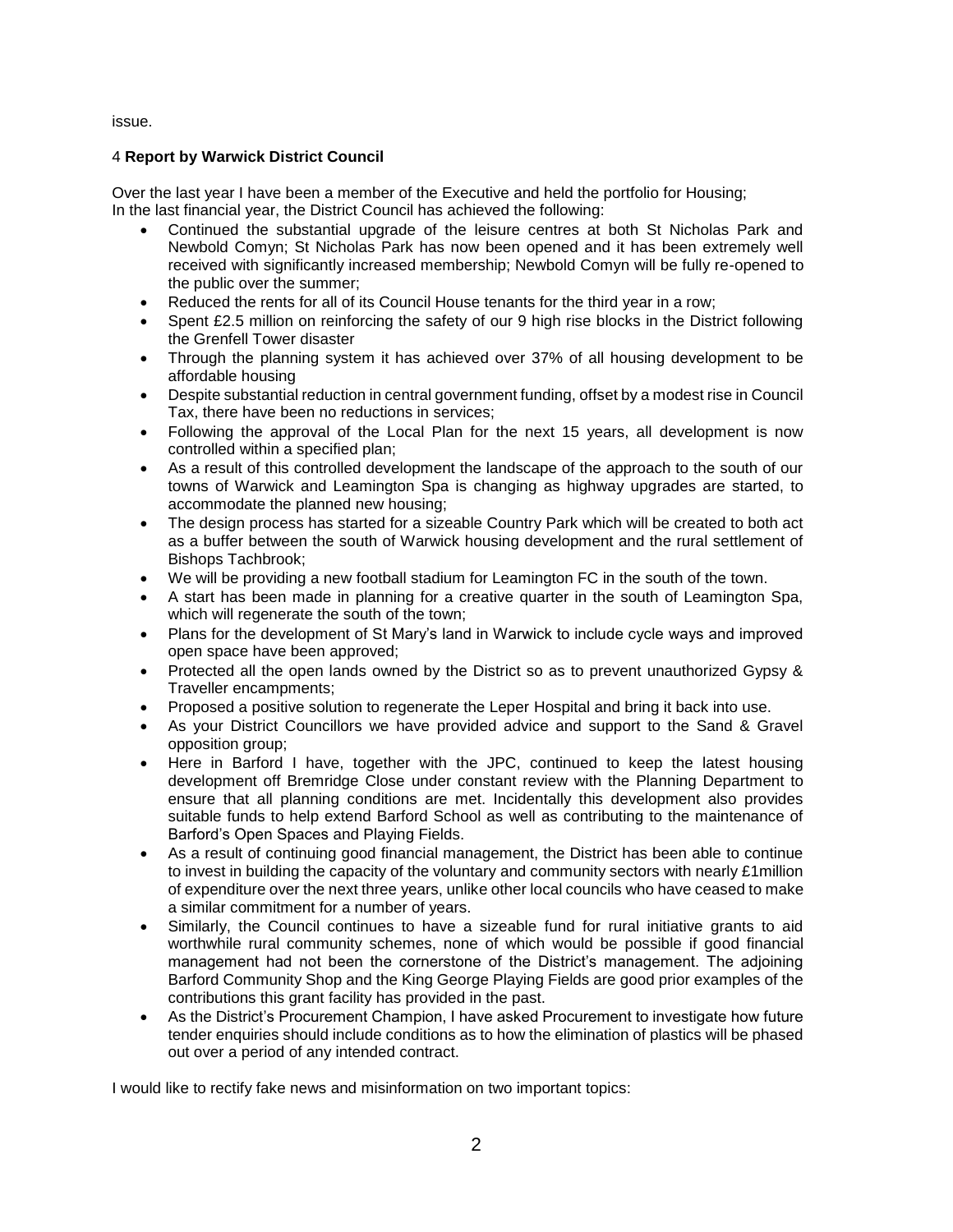- First: The Riverside House and Covent Garden Car Park Redevelopment; the Covent Garden car park has "concrete cancer", has already a reduced parking capacity and, in time, will have to be completely rebuilt; at the same time the District Council's offices are neither fit for modern purpose nor economic to run; consequently, and after a District-wide search for alternative office accommodation none of which was either practical or possible, the Council approved unanimously a plan to combine the redevelopment of the Car Park with new modern state of the art Council Offices, and housing; these approved plans will now provide a car park with increased spaces, some apartments and the new smaller fit-for-purpose Council offices. In the possible future event of a unitary authority, these offices would then be easily marketed for use by others. Importantly this move, which includes the selling off of the Riverside House for housing, will save the tax payer £3million over the next ten years.
- Second: The Newbold Comyn Golf Course. The contractor has pulled out of the contract for running this golf course and the Council is looking at options on how to best use and enhance this area. However, it is grossly misleading by some to assert that the Council was about to set this area aside for housing. It is categorically not the case and never has been. Not only is this untrue, it would be impossible since it is Green Belt and the Council is currently consulting on the best continuing use of this important open space facility.

### 5 **Report by Warwickshire County Council**

#### Budget.

For 2018-19 we set a budget rise of 4.99% made up of 2.99% for general purposes and 2% ring fenced for adult social care. Our Conservative group budget affirmed at council in February included some new and innovative projects namely:

- £150k for each of next two years to work with our borough and districts and health and primary care in partnership to reduce homelessness particularly relating to drugs, alcohol and mental health
- £125k for a year of wellbeing jointly with Coventry to help people take more control of all aspects of health and wellbeing in their lives.
- £100k for two additional planners to work on major transport schemes
- Additional funding for children with special educational needs

#### **Adult Social Care**

We are continuing our transformation of adult services to make them simpler to access and allow users more control of their care.

#### Children's services

We continue to implement smart start which aims to give all children the best start in life from birth to starting school in partnership with health, education and all partners.

We are experiencing a rise in children in care and foster homes and Warwickshire leads the West Midlands adoption agency.

We are redesigning the transition years for children and families with special needs as they move to adulthood

### **Education**

Our new head of education has embarked on a consultation aimed for parents to tell WCC what it expects from education for their children

### **Highways**

Throughout the weather this winter we fully gritted all routes on the list with numerous extra gritting to keep them clear.

A number of major schemes are due to start including Stanks Island , Heathcote dueling, A46 Stoneleigh Island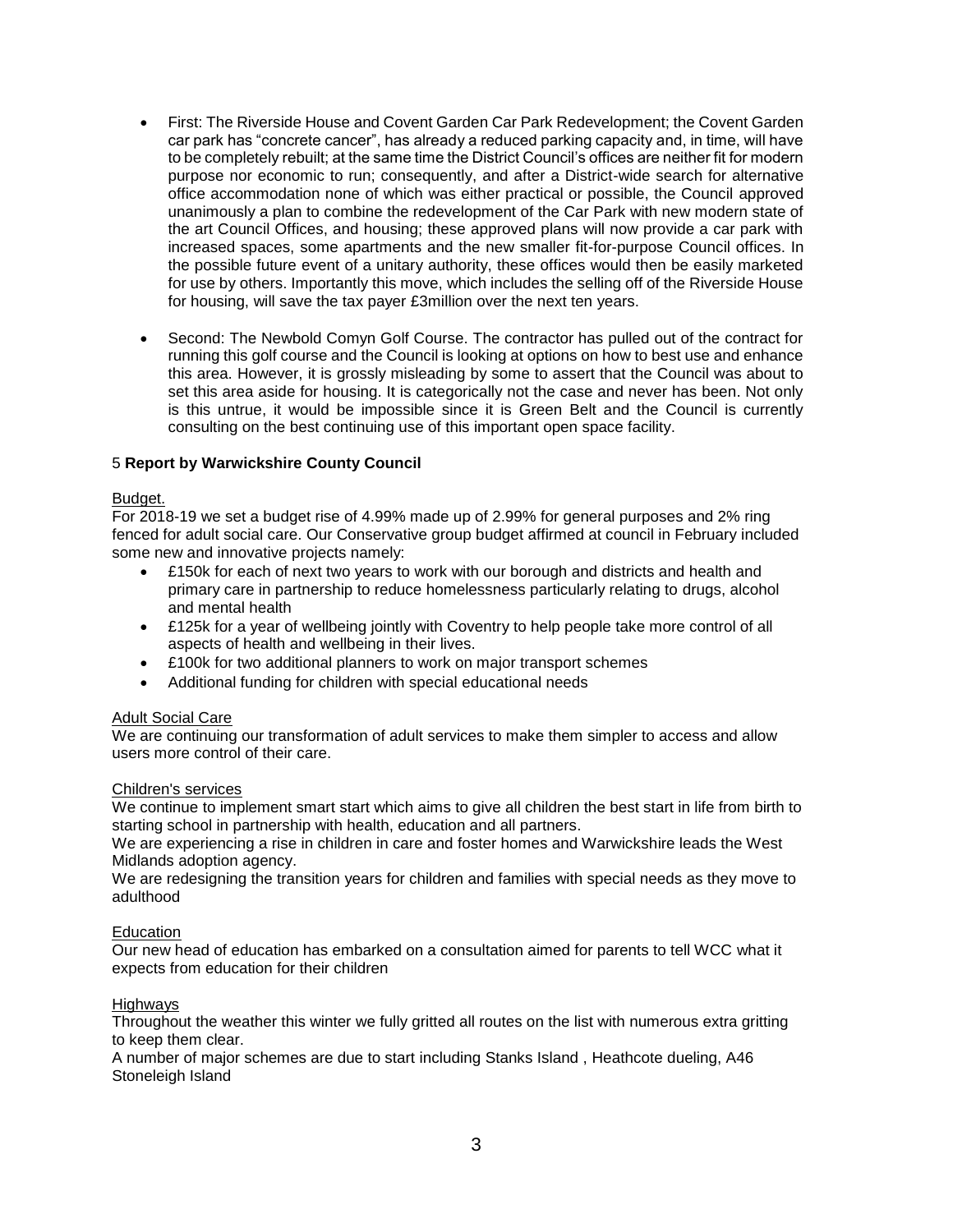## Digital by Default

Our service transformation to full digitized services and access to WCC is gathering pace with a full internal redesign being mapped and expert staff engaged to deliver it. Next phase or how we join up to all partners including parish councils.

## Economy

Our economy continues to thrive outperforming the West Midlands. Employment remains low and WCC is recognized for its skills and apprenticeship work.

## One Combined Authority

Warwickshire continues to be a constituent member with the leader of the county council having the finance portfolio. I also attend the health and mental health meetings. This remains the WCC position.

## Old Shire Hall

This now operating as a stand-alone business unit and is available to hire for functions, weddings and the like.

6 **Report by Neighbourhood Watch** During the period there had been one theft from a garden shed in Wasperton

# 7 **Report by the Wasperton Parochial Church Council**

The Church Architect produced a detailed specification of the roofing works which was the basis on which the tenders were obtained. Unfortunately, only 2 out of 3 tenders were returned, and because there was such a great differential between the two received it was decided to try and acquire at least one more tender.

The overhead heaters were in a dangerous condition, a number had stopped working and due to problems in the fuse box some of the heaters did not receive their full voltage and a decision was made to replace them during December 2017.

Alternative heating arrangements are still being considered with a view to the possibility of under pew heating.

We successfully extended the faculty for the lighting scheme until December 2019. The wildlife garden, thanks to Mike Porter, has been a huge success and we are seeing a whole multitude of native plants and flowers together with different species of animals, birds and insects.

We continue to have a service every week but, as you are probably aware Rev David Jessett is stepping down as Vicar at the End January 2019.

# 8 **Report by the Wasperton Village Hall Committee**

The Village hall continues to be used on a regular basis, by the art group, for coffee stop and by local residents for functions. In addition, there have been fundraising events, The Wasperton Sale, Quiz, Christmas Fayre and a couple of pantry sales. The 100 club continues with 3 draws a year and we welcome new members at any time. A thermometer to indicate the amount of money raised has been put up in the hall, for all members of the village to see.

The main aim of 2107/18 has been to form a charity in order to obtain grants towards the work that needs to done on the village hall. This has been proving a more difficult process than anticipated with the first application being rejected. A new application will be submitted when all the issues associated with the first application have been resolved. This new application will be in the name of the Friends of Wasperton village hall, and the previous amenities committee has been combined with the friends of Wasperton village hall.

It is hoped that once charitable status has been achieved grants can be obtained and work can start on the structure of the hall and improvements that are needed. This will all be done in conjunction with the